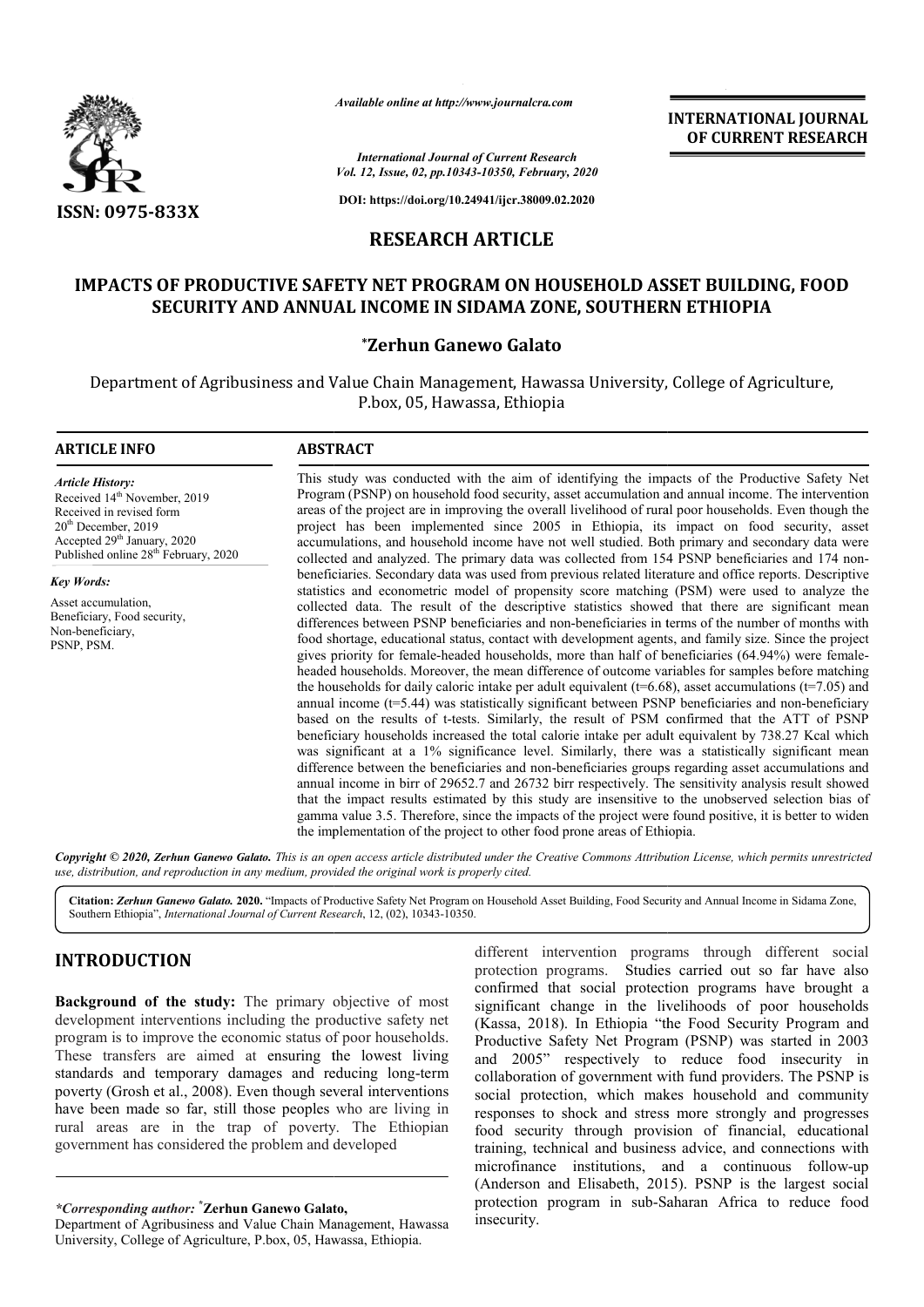In Ethiopia, the PSNP as social protection program is the most inclusive program to tackle food insecurity in the rural poor. The studies conducted in different parts of Ethiopia confirmed that the PSNP program has shown a significant impact (Debela and Holden, 2014, and Welteji et al., 2017). To the best of researcher's knowledge, only a few empirical studies have been done so far regarding the impact of PSNP in the Ethiopian context. Even, thus studies were not comprehensive and focus on a single outcome variable mostly food security and income. To solve the shortage of literature and recommended the results for other parts of a country, this study focuses on three outcome variables; namely food security status measured in calorie intake per adult equivalent, asset accumulations and annual income of PSNP beneficiaries and non-beneficiaries.

**Statement of the problem:** The Government of Ethiopia has implemented a number of poverty-focused measures to tackle the increasing level of vulnerability in rural areas. However, given the high number of poor and vulnerable in many rural areas, the coverage of the existing support is very limited and insufficient to bring about the required impact at large scale. Several empirical studies have been conducted to examine the effect of social protection programs, such as PSNP, on different outcomes. The study was done by Gilligan *et al.*  (2009) on the impact of Ethiopia's Productive Safety Net Program and its linkages show that PSNP had a significant effect on consumption. Slater *et.al.*(2006) also did a study on their productive safety net program; a study on policy and institutional linkages also reported that PSNP improved the consumption status of participants. A recent study has found that the public work component of the PSNP had a significant effect on households' food security status, improved number of children's meals consumed and livestock holdings (Berhane et al., 2011). All these studies lack comprehensiveness in including all sides of livelihoods. Therefore, this study was aimed at applying the propensity score matching mechanisms to identify the impacts of productive safety net program of asset building thorough accumulation, calorie intake per adult equivalent and annual household's income.

**Objective of the study:** the general objectives of the study was the impacts of productive safety net program on household asset building, food security and annual income in Sidama zone, Southern Ethiopia

The specific objectives were;

- *To analyze the impacts of productive safety net program on asset accumulations, calorie intake and annual income of beneficiaries*
- *To identify the determinants for participation in productive safety net program*
- *To compare beneficiary with non-beneficiaries households by using different parameters.*

## **MATERIALS AND METHODS**

**Research Design:** A cross-sectional survey research design was implemented which is among non-experimental research designs. Both quantitative and qualitative data types of data were collected from primary and secondary data. The quantitative data was collected from PSNP beneficiaries and non-beneficiaries by focusing on their demographic, economic and institutional services.

Qualitative data was also collected from stakeholders and narrated. To triangulate the information obtained from respondents, key informants interview and focused group discussion were analyzed.

**Sampling Techniques and sample size:** three districts were selected from Sidama Zone, southern Ethiopia. The selected districts were Boricha, Bilate Area and Aleta Chuko. The reason for selecting these districts was a long term implementation of the PSNP program. From three districts the total of 328 of which 154 of beneficiaries and 174 nonbeneficiaries were selected.

**Method of Data Analysis: The** descriptive and econometrics model of propensity score matching (PSM) was implemented. The descriptive statistics used include, mean, standard deviation, minimum and maximum was used. To compare the desired characteristics of households, t-test and chi-square test were used for beneficiaries and non-beneficiaries.

**Econometrics model analysis:** PSM was chosen among other non-experimental methods because it does not require baseline data, matching estimators highlight the problem of common support, since treatment effects can only be estimated within the common support and matching does not require functional form assumptions for the outcome equation (that is, it is nonparametric) (Dehejia and Wahba, 2002).

Furthermore, the propensity score matching approach aims to only compare households that lie in the common support and exclude others from the analysis. Unlike econometric regressions methods, PSM compares observations and does not rely on parametric assumptions to identify impacts on projects. It attempts to estimate the average impact of treatment on treated/ATT (Haile, 2008). According to Caliendo and Kopeinig (2005), there are five steps in implementing PSM include: estimation of the propensity scores, choosing a matching algorithm, checking on common support condition, testing the matching quality and sensitivity analysis.

**Estimation of the propensity scores:** The first step in the PSM method is to estimate the propensity scores. As described by Rosenbaum and Rubin (1983) matching can be performed conditioning on  $P(X)$  alone rather than on X, where  $P(X)$  = Prob  $(D=1|X)$  is the probability of participating in PSNP conditional on X. If outcomes without the intervention are independent of participation given X, then they are also independent of participation given  $P(X)$ . This reduces a multidimensional matching problem to a single dimensional problem. A logit model was used to estimate propensity scores using a composite of pre-intervention characteristics of the sampled households (Rosenbaum and Rubin, 1983). In estimating the logit model, the dependent variable was PSNP participation that was users of the beneficiary, which takes the value of 1 and 0 otherwise. The mathematical formulation of the logit model is as follows:

 $P_i = (y_i = 1/x) = 1/(1 + e^{(\beta_0 + \beta_1 x_i)})$ . This equation can be written as:

$$
P_i = \frac{1}{1 + e^{-Z} i}
$$
 (1)

Where:  $P_i$  is the probability of using PSNP and e represents the base of natural logarithm  $(2.718)$  and  $Z_i$  is the function of explanatory variables (x)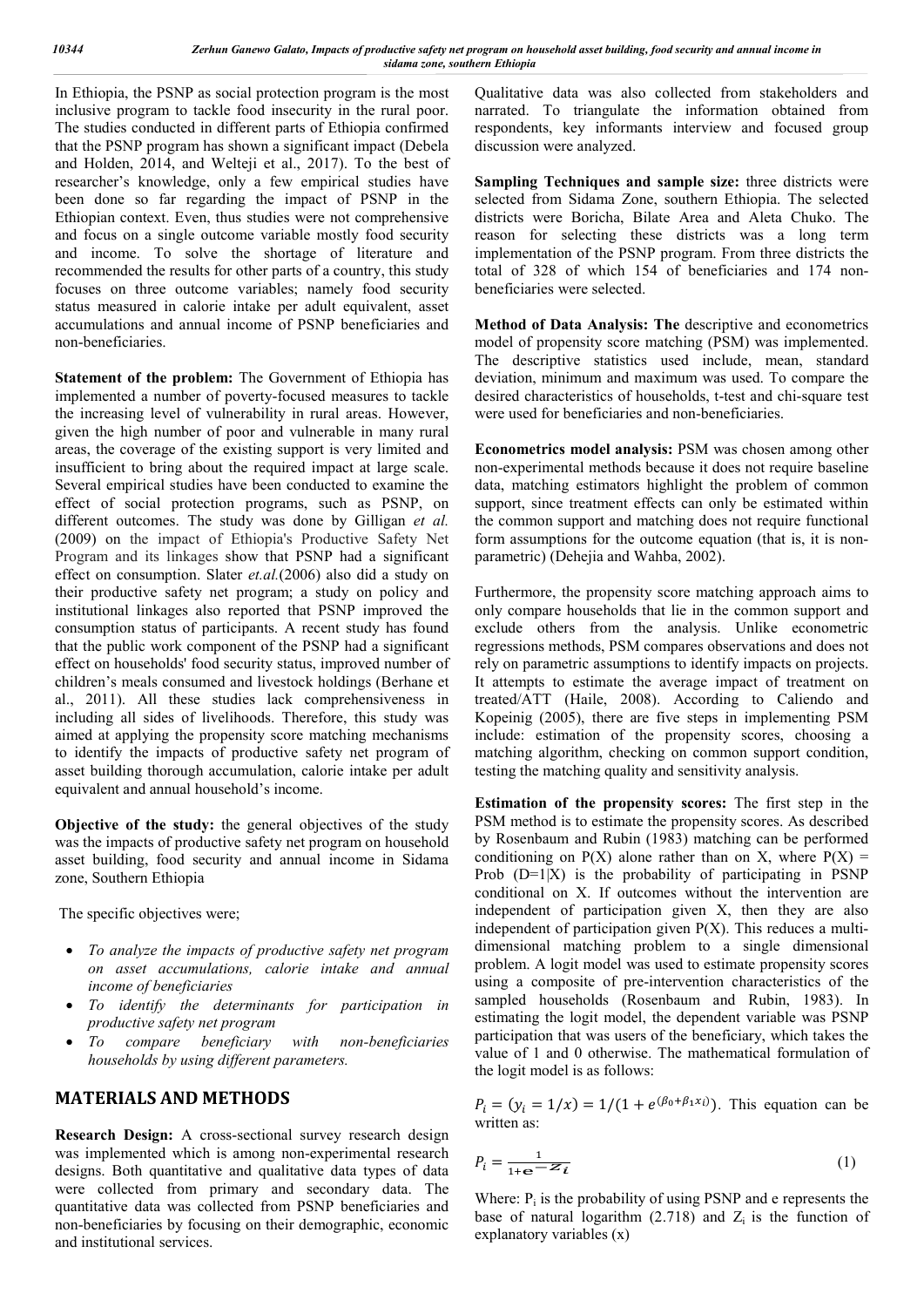$P_i = 1/(1+e^{z_i})$  is the probability of not using PSNP 2

Then, the odds ratio in favor of using PSNP is given by  $\frac{P_i}{1-P_i}By$ taking the natural log of the equation we get the following

 $L_i = \ln[\frac{P_i}{1-P_i}]$  = Z With the error term incorporated, the logit model has the following form:  $Z = \beta_0 + \beta_1 x_1 + \beta_2 x_2 +$  $\beta_3 x_3 + \cdots \beta_n x_n + U$ 

Where  $x_1, x_2, x_3, \ldots, x_n$  are the explanatory variables of the model,  $β_0$  is the intercept  $β_1$ ,  $β_2$ 

 $\beta_3$ .....  $\beta_n$  are the coefficients to be estimated in the model and U is the error term

**Choosing a Matching Algorithm/ matching estimators:**  According to Caliendo and Kopeinig (2008) there are different matching criteria that can be used to assign participants to nonparticipants on the basis of the propensity score by calculating a weight for each matched participant and non-participant set. The most commonly applied matching estimators are Nearest Neighbor Matching, Caliper and Radius Matching, Stratification and Interval Matching, Kernel and Local Linear Matching. Therefore, one of the matching algorithms among matching estimators was selected which has high matching sample size, low psedo $R^2$  value and high matching balance (Dehejia and Wahba, 2002).

**Checking on common support condition:** The common support region is the area that contains the minimum and maximum propensity scores of treatment and control group households, respectively. The basic criterion of this approach is to delete all observations whose propensity score is smaller than the minimum and larger than the maximum in the opposite group. Observations that lie outside this region were discarded from analysis (Caliendo and Kopeinig, 2005). No matches can be made to estimate the average treatment effects on the ATT parameter when there is no overlap between the treatment and non-treatment groups.

**Testing the matching quality:** A suitable indicator to assess the distance in marginal distributions of the X variables is the standardized bias (SB) suggested by Rosenbaum and Rubin (1985). It is used to quantify the bias between treated and control groups. For each variable and propensity score, the standardized bias is computed before and after matching as:

$$
SB(X) = 100^* \frac{X_I - X_0}{0\sqrt{5((V_1(X) + V_0(X))}}
$$
\n(3)

Where  $x_1$  and  $x_0$  are the sample means for the treatment and control groups,  $v_1(x)$  and  $v_2(x)$  are the corresponding variances.

The bias reduction (BR) also can be computed as:

$$
BR = 100(1 - \frac{B(X)after}{B(X)before})
$$
\n(4)

#### **Treatment effect on the treated**

To estimate the effect of PSNP participation to a given outcome (Y) is specified as:

$$
t_{ATT} = Y_i (D_i = 1) - (D_i = 0)
$$
\n<sup>(5)</sup>

Where  $\tau_i$  is treatment effect (effect due to participation in PSNP),  $Y_i$  is the outcome on household i,  $D_i$  is whether household i, has got the treatment or not (i.e., whether a household participated in PSNP or not). Two treatment effects are most frequently estimated in empirical studies (Caliendo and Kopeinig, 2005).

The first one is the (population) Average Treatment Effect (ATE) which is simply the difference between the expected outcomes.

$$
\Delta Y_{ATE} = E(\Delta Y) = E(Y_1) - E(Y_0)
$$
\n<sup>(6)</sup>

This measure answers the question of what would be the effect if households in the population were randomly assigned to treatment. But this estimate might not be of importance to policymakers because it includes the effect for which the intervention was never intended. Therefore, the most important evaluation parameter is the so-called Average Treatment Effect on the Treated (ATT), which concentrates solely on the effects on those for whom the program/interventions are actually introduced. In the sense that this parameter focuses directly on those households who participated, it determines the realized impact of PSNP usage and helping to decide whether participation on PSNP is successful or not. It is given by:

$$
t_{ATT} = E(t/D=1) = E(Y_1/D=1) - E(Y_0/D=1)
$$
\n(7)

This answers the question, how much did households participating in PSNP benefit compared to what they would have experienced without participating. Data on E (Y1/D=1) are available from PSNP users. An evaluator's classic problem is to find  $E(Y0/D=1)$ . So the difference between  $E(Y1/D=1)$  -E (Y0/D=1) cannot be observed for the same household. The possible solution is to use the mean outcome of the comparison individuals, E (Y0/D=0), as a substitute to the counterfactual mean for those being treated, E ( $Y_0/D=1$ ) after correcting the difference between user and non-user households arising from selection effect. Thus, by rearranging, and subtracting E  $(Y_0/D=0)$  from both sides of equation (6), one can get the following specification for ATT. The PSM was applied based on two assumptions: first the Conditional Independence Assumption (CIA) and common support or overlap condition.

**Conditional Independence Assumption (CIA):** This assumption implies that the selection was solely based on observable characteristics, and variables that influence treatment assignment and potential outcomes are simultaneously observed (Caliendo and Kopeinig, 2005). CIA is given as:  $y_o \perp D/x$  Where  $\perp$  is indicates independence, X is observable characteristics and  $Y_{\text{o}}$  is non-user.

**Common support:** This assumption rules out the perfect predictability of D given X. That is:  $0 < P$  (D = 1| X) < 1. This assumption ensures that the same X values have positive probabilities of being both participants and non-participants. Give the above two assumptions, the PSM estimators of ATT can be written as:

$$
\mathcal{L}_{ATT} = E(Y_1 - Y_0/D = 0, P(X)) = E(Y_1/D = 1, P(X)) - E(Y_0/D = 0, P(X)) \quad (9)
$$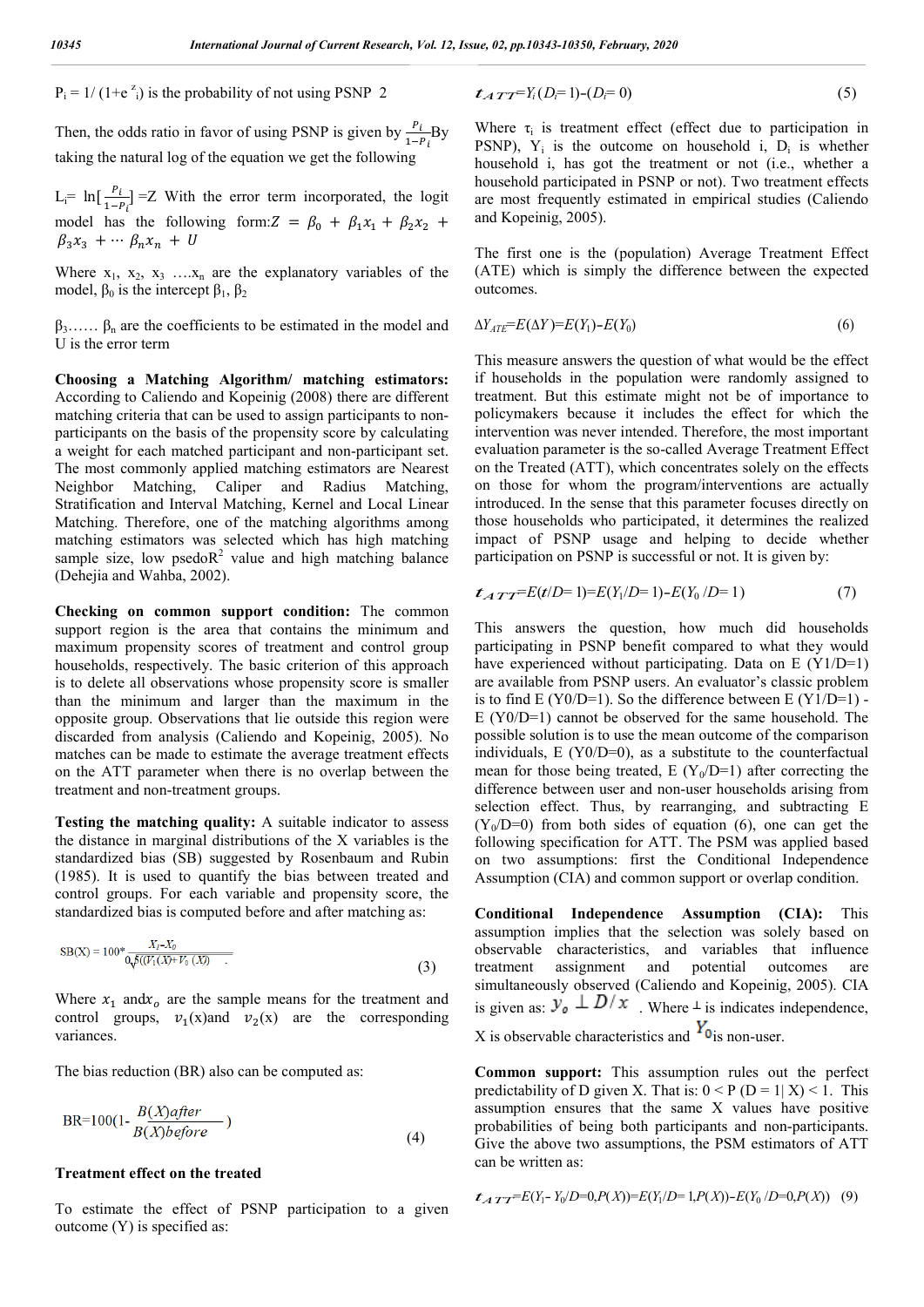Where  $P(X)$  is the propensity score computed on the covariates X. Equation (8) is explained as; the PSM estimator is the mean difference in outcomes over the common support, appropriately weighted by the propensity score distribution of participants.

# **RESULTS AND DISCUSSION**

In this section, the analysis results of both descriptive and PSM models were presented. The section is divided into three parts. The first part deals with presenting the descriptive statists results. The second part described the results obtained through step-wise procedures of the PSM model. The third parts conclude and the recommendation was drawn based on the results. As depicted in Table 1, the mean age of PSNP users and non-users was 43.25 and 41.2 years respectively. The t-test statistic value shows that there is a statistically significant mean age difference between PSNP beneficiaries and nonbeneficiaries are 5% level of significance. Regarding the educational status, the average enrollment of beneficiaries and non-beneficiaries was 2.97 and 2.90 schooling years. Household size is one of the criteria to select in the project. The average number of those households who are the beneficiaries and non-beneficiaries of the project were 6.55 and 5.28 respectively. Accordingly, the selection criteria were correctly implemented while selecting the users. The t-test value of 5.46 also more strongly supports the evidence at 1% level of significance.

The frequency of contact of development agents with the households has a contribution to the inclusion of the project. This may be due to the fact that, as farmers do have better contact with the development agents, they can access timely information. There is a statistically significant difference between beneficiary and non-beneficiaries at a 10% level of significance. The number of months that households faced food shortage is an important variable that determines the participating households in the PSNP program. On average, the number of months that households encountered food insecurity for non-beneficiary before inclusion in the project was 7.2 out of 12 months. Whereas, on average the non-beneficiaries faced food shortage for about 4.6 months per year. The statically significant t-test value also confirmed that there is a significant difference between beneficiaries and non-beneficiaries at a 1% level of significance. On the other hand, there was found a non-statistically relationship between the education status of the households and livestock ownership between beneficiary and non-beneficiaries of the project.

**The selection process of beneficiaries:** to select the relevant households for the program, the severity level of the food security status of each household was identified. In each kebele, there are committees of a productive safety net program formulated to follow up on the progress and to solve if there are any complaints on the sides of the beneficiary. The household economics status is collected by using framed questionnaires. All concerned bodies are involved in the process. Against this, some participants of focused group discussion confirmed that the unfair treatment of household selection has happened on the occasion. Those households with better food security may be selected as a beneficiary.

**Impacts of PSNP on household's food security:** Daily caloric intake per adult equivalent was calculated by recalling all food items consumed by the households in the past 24 hours and divided to all household members adult equivalent. The medically recommended levels of calories per adult equivalent was used to determine calorie demand for each household; that is 2200 kcal per day according to MoFED (2002) is assumed to be the minimum energy demand enabling an adult to lead a healthy and moderately active life. The result of the study showed that the mean daily caloric intake per adult equivalent for PSNP participants and non-participants households was 2620.27Kcal and 1884.99Kcal respectively (Table 2). The study result also showed that the mean difference in daily caloric intake per adult equivalent between PSNP participants and non-participants was 735.28Kcal. This result revealed that there was a statistically significant difference between the two groups at less than a 1% significant level.

**Impacts of PSNP participation on annual income:** it was found that the participation of the PSNP program has a significant influence over the income of the households. The mean annual income of the households who participated in the productive safety program was 26,732.88 Ethiopian Birr as compared with 18778.74 Ethiopian Birr of non-participants. The mean annual income difference was significant at 1% in favor of PSNP beneficiaries.

**Impacts of PSNP participation on asset accumulation:** As a basic objective of a productive safety net program is improving the capacity of the households to retain their assets. With regard, the durable items that household-owned were listed and converted into Ethiopian birr by using the current market price. This was done to compare the asset accumulation between PSNP participants and non-participants. Accordingly, statistically significant differences were found which is in favor of participating in PSNP at a 1% level of significance. The study conducted in Ethiopia, Adami Tulu Jido kombolcha also confirmed that the impact of productive safety net programs on asset accumulation was found positive (Tadele, 2011).

**Estimation of propensity scores for the PSM model:** For this research, the logistic regression model was used to estimate propensity score matching for PSNPbeneficiary and non-beneficiary households. The logistic regression model is applied when the choice variable is dichotomous. The dependent variable was the participation of households in PSNP which takes the value of 1 for beneficiaries and 0 for non-beneficiary. The likelihood ratio chi-square value was 118.47 which indicates that the overall fitness of the model was found significant at less than 1% significant level. The pseudo  $R^2$  value of the estimated model result was 0.26 which was fairly low. This low pseudo  $R^2$  value shows that the distribution of the program has been fairly random (Pradhan and Rawlings, 2002). After matching there should be no systemic differences in the distributions of covariates between both groups and therefore, the pseudo  $R^2$  should be fairly low (Caliendo and Kopeining, 2008). Among nine variables included the logistic regression model, six of them were found determinants for participation in the PSNP program (Table 3). The significant variables were age( $p<0.1$  odds ration=1.03% in favor of older household heads), Sex  $(p<0.01$ , odds ratio 0.38% in favor of female-headed households to participate in PSNP), Household size (p<0.01, odds ratio=1.14% in favor of those households who won large members), number of months households faced food shortage (p<0.01, odds ratio=1.39% in favor of more number of months who faced food shortage to participate on the program), and house roof type; corrugated or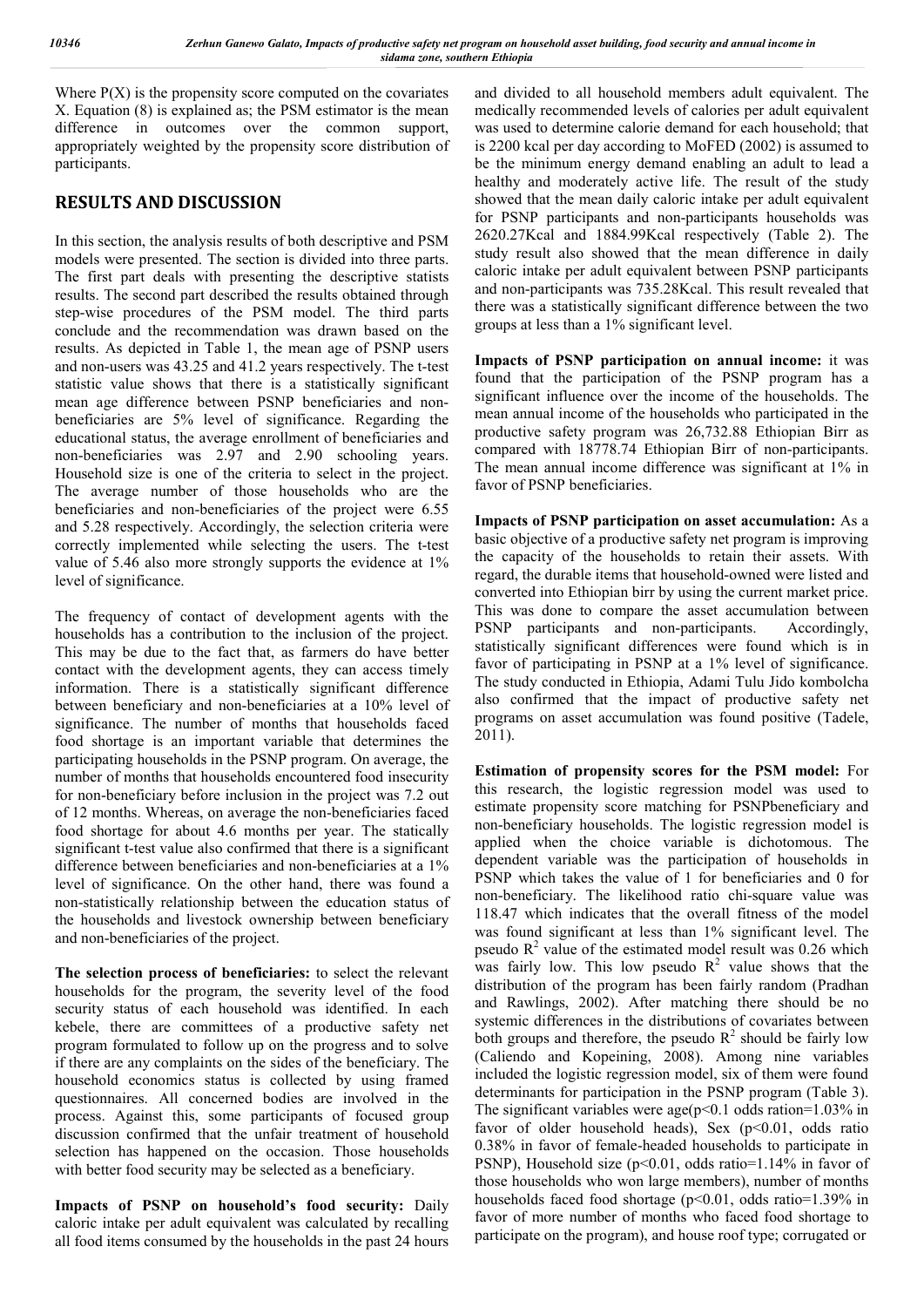#### **Table 1. Summary statistics of sample households**

|                                 | <b>PSNP</b> Participants | PSNP non-participants | Total |                            |
|---------------------------------|--------------------------|-----------------------|-------|----------------------------|
|                                 | Mean                     | Mean                  | Mean  | t-value/chi2               |
| Age of head                     | 43.25                    | 41.20                 | 42.16 | $1.93**$                   |
| Educational status of head      | 2.97                     | 2.90                  | 2.94  | 0.22ns                     |
| Household size                  | 6.55                     | 5.28                  | 5.87  | $5.46***$                  |
| Livestock ownership             | 0.80                     | 0.86                  | 0.83  | 1.19ns                     |
| Contact with development agents | 1.95                     | 1.69                  | 1.81  | $1.60*$                    |
| Months of food shortage         | 7.20                     | 4.6                   | 5.82  | $-8.20***$                 |
| Access to credit                | 0.35                     | 0.37                  | 0.36  | $0.17$ N, chi <sub>2</sub> |

Source: Own survey result (2019)*ns stands for non-significant relationships*

#### **Table 2. Descriptive result of the outcome variable**

| Variables                   | Beneficiary | Non-beneficiary | Difference | t-value   |
|-----------------------------|-------------|-----------------|------------|-----------|
|                             | Mean        | Mean            |            |           |
| Daily caloric intake per AE | 2620.27     | 1884.99         | 735.28     | $797***$  |
| Annual income               | 26732.88    | 18778.74        | 7954       | $7.19***$ |
| Asset accumulation          | 29847.32    | 19646.55        | 10200.77   | $8.29***$ |

\*\*\* means significant at less than 1%

#### **Table 3. Household's probability of participation in PSNP**

| Independent variables              | Odds ratio | Coefficient | Std. Err. |         | P > z |
|------------------------------------|------------|-------------|-----------|---------|-------|
| Constant                           | $0.01***$  | $-4.288$    | 0.940     | $-4.56$ | 0.000 |
| Age of head                        | $1.03*$    | 0.0037      | 0.014     | 2.59    | 0.010 |
| Sex of head                        | $0.38***$  | $-0.956$    | 0.280     | $-3.41$ | 0.001 |
| Educational status                 | .94        | $-0.053$    | 0.050     | $-1.05$ | 0.295 |
| Household size                     | $1.40***$  | 0.338       | 0.067     | 5.02    | 0.000 |
| Number of moths with Food shortage | $1.39***$  | 0.331       | 0.049     | 6.67    | 0.000 |
| Credit access for household        | .65        | $-0.425$    | 0.284     | $-1.50$ | 0.135 |
| House ownership                    | $0.44***$  | $-0.802$    | 0.294     | $-2.73$ | 0.006 |
| Contact with DAs                   | 1.08       | 0.079       | 0.092     | 0.87    | 0.385 |
| Livestock ownership                | 0.74       | $-0.288$    | 0.247     | $-1.16$ | 0.245 |

Dep. Variable: Participation on PSNP, \*\*\* and \* and stands for Sig. at 1and 10% respectively DAs= agricultural development agents at kebele administration level Source: Own survey result (2019)

#### **Table 4. Distribution of estimated propensity score of households**

| Sample               | Observation | Mean | <b>SD</b>    | Min   | Max   |
|----------------------|-------------|------|--------------|-------|-------|
| All Household        | 328         | 0.47 | 0.29         | 0.018 | 0.991 |
| PSNPbeneficiary      | 154         | 0.64 | ሰ ጎን<br>∪.∠J | 0.064 | 0.991 |
| PSNP non-beneficiary | 74          | 0.32 | ົາ<br>∪.∠J   | 0.018 | 0.915 |

Source: Own computed from the data (2019) by using PSM model

#### **Table 5. Chi-square test for the joint significance of variables**

| Sample    | Pseudo R2                                    | $\cdot$<br>. R<br>chi∠ | 2>chi   |
|-----------|----------------------------------------------|------------------------|---------|
| Jnmatched | 0.265                                        | 120.08                 | 0.000   |
| Matched   | 0.030                                        | $\sim$<br>.1.34        | U.S.S.I |
|           | $S_{\text{outark}}$ and computation $(2010)$ |                        |         |

Source: own computation (2019)

#### **Table 6. Impact of PSNP use on calorie intake, asset accumulation, and income**

| Variable            | <b>Beneficiary</b> | Non-beneficiary                    | Difference(AT1 | t-test    |
|---------------------|--------------------|------------------------------------|----------------|-----------|
| Calorie intake      | 2615.03            | 1876.76                            | 738.27         | $6.68***$ |
| Asset accumulations | 29652.74           | 19583.33                           | 10069.40       | $7.05***$ |
| Annual income       | 26732.88           | 18474.90                           | 8007.43        | $5.44**$  |
|                     | -<br>$\sim$        | $\sim$ $\sim$ $\sim$ $\sim$ $\sim$ |                |           |

Source: Own computation (2019)

#### **Table 7. Result of sensitivity analysis using Rosenbaum bounding approach**

| Outcomes            | $\mathbf{P}^i$ | $\lnot$<br>$\mathbf{P}^i$<br>---- | $\Delta$ i $-$<br>. .<br>. |
|---------------------|----------------|-----------------------------------|----------------------------|
| Calorie intake      | $-1$<br>8.4e   | 0.001                             | 0.090                      |
| Asset accumulations | $2.6e^{-09}$   | 0.017                             |                            |
| Annual income       | $4.6e^{-10}$   | 0.007                             |                            |

Source: Own computation (2019),  $\gamma$  stands for gamma value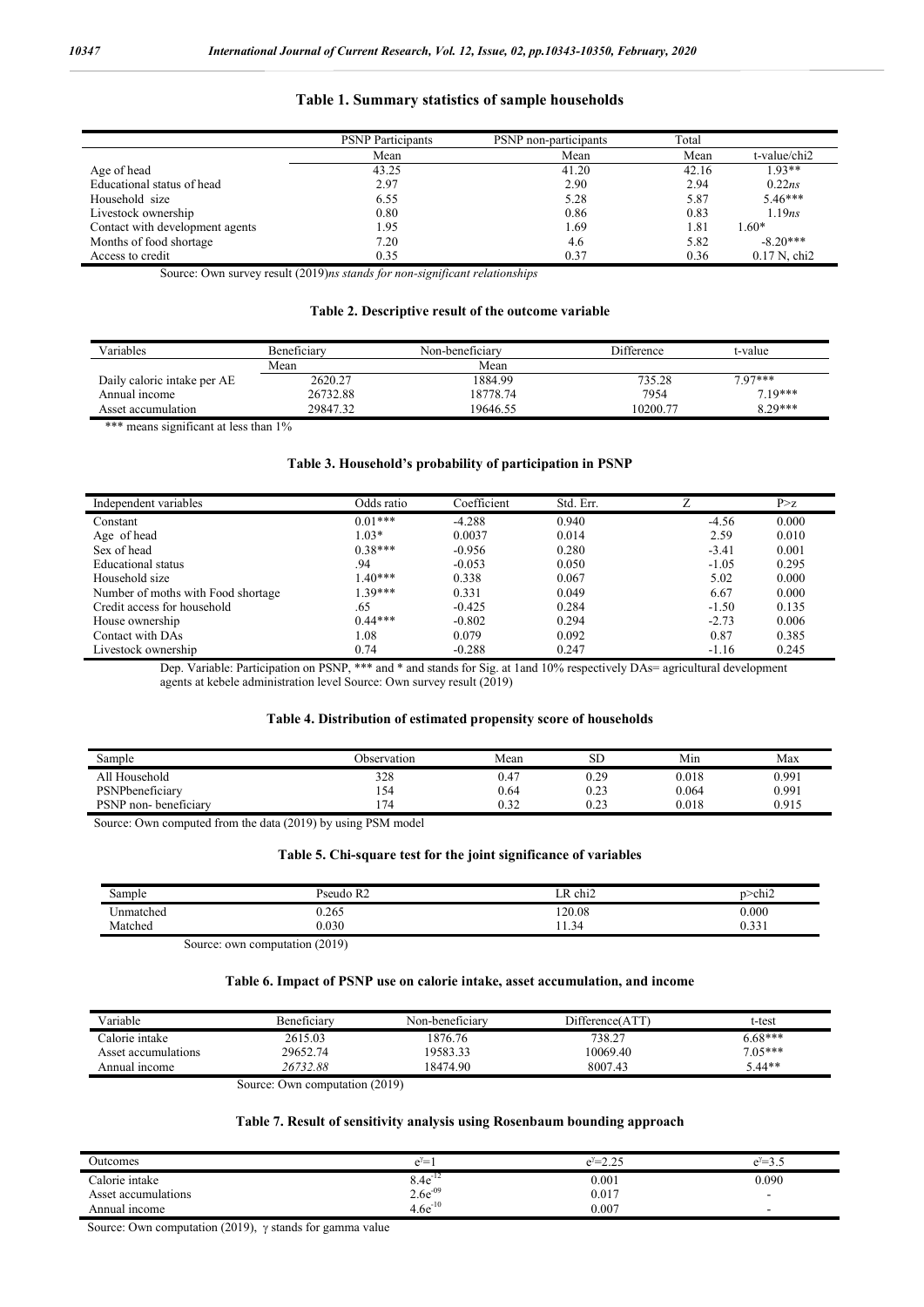

Source: Own survey result (2019)

**Figure 1. Kernel density of propensity score distribution**



**Figure 2. Propensity score distribution and common support region for propensity score estimation**

grass-roofed  $(P<0.01$ , odds ratio=0.44% in favor of those households who own grass-roofed house).

**Propensity score value**: The p-score graph was used to describe the distribution of PSNP beneficiaries and beneficiaries with respect to the estimated propensity score to know the common support region (Figure 1).

**Matching PSNP beneficiaries with non-beneficiaries household:** distributions of sample households in estimated propensity score matching were executed then common support condition was imposed on the propensity score distributions of household and then discard observations whose predicted propensity scores fall outside the range of the common support region. Thirdly, treatment effects on treated households were analyzed. Finally, a sensitivity analysis was done in order to check the robustness of the estimation. The result in Table 4 depicted that the distribution of propensity score for PSNP participants varies from 0.064-0.991 with the mean value of 0.64. Similarly, the score varies between 0.018- 0.915 for non-participants with a mean of 0.32. The common supports lies between 0.018 and 0.915. This implies that that household whose propensity scores less than the minimum (0.064)and larger than maximum (0.915) were not considered for matching purposes.

According to this reality, a total of 35 households; 17 households from PSNP beneficiaries and 18 households from PSNP non-beneficiary groups were discarded from the study in impact evaluation of three outcome variables (annual income, daily calorie intake and asset accumulations.

**Propensity score distribution and common support region:**  The upper half shows the propensity score distribution of PSNP beneficiaries and the bottom halves of the histogram show the propensity score distribution of non-beneficiaries. The green-colored (treated on support) and pink colored(untreated on support) indicates the observation in the PSNP participation and non-participation that have suitable for comparison respectively, while the yellow-colored(treated off support) and blue colored(untreated off support) indicates the observation in the PSNP participation and non-participation that discarded for comparison respectively.

**Choice of matching algorisms:** Different matching algorisms were tried to matching PSNP participants with non-participant households in the identification of common support regions. These matching methods were include; nearest neighbor matching, radius matching, caliper, and kernel matching. The final choice of matching algorism was guided by different criteria. These were equal mean test (balancing test), pseudo  $R<sup>2</sup>$  value and size of the matched sample (Dehejia and Wahba,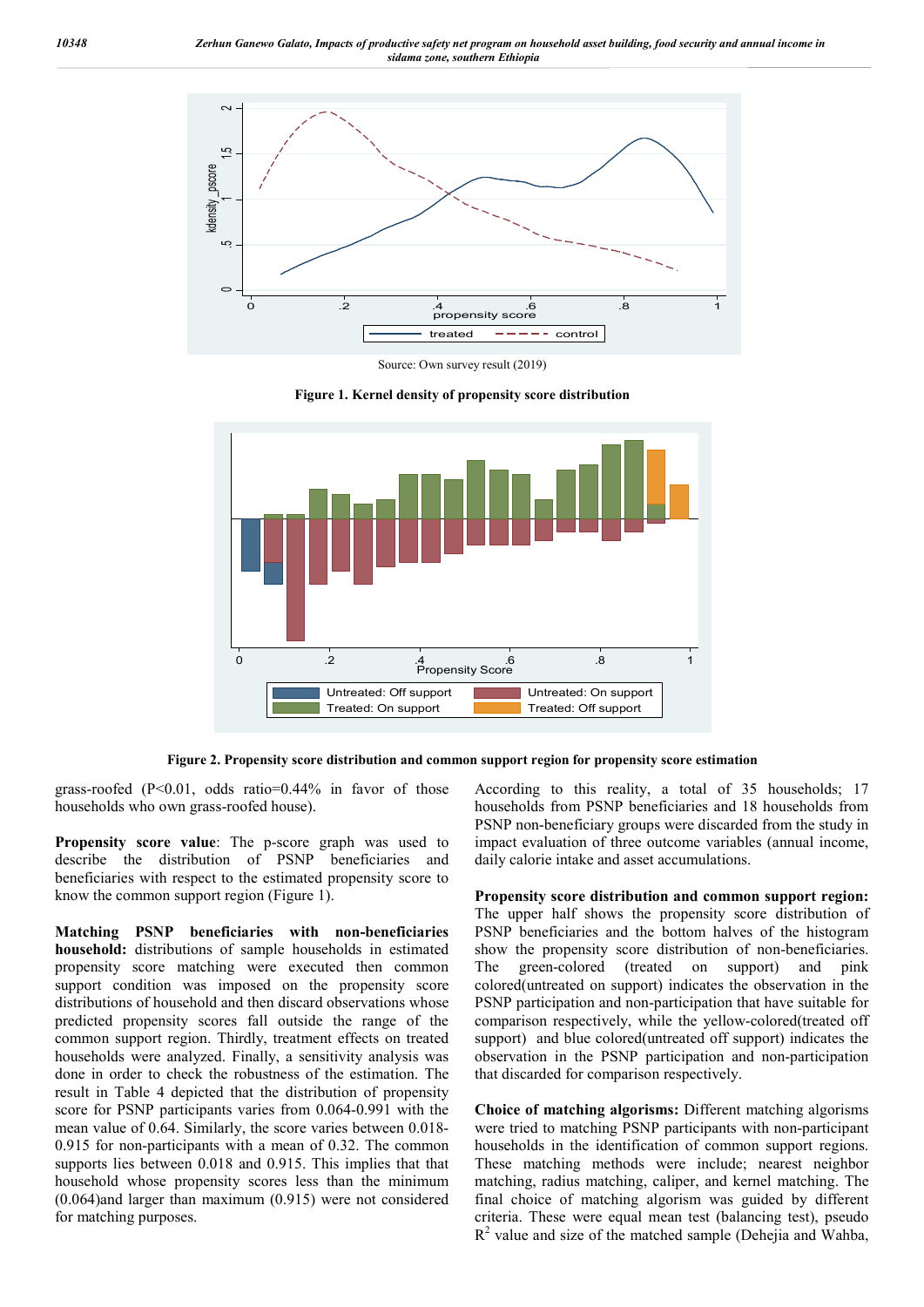2002). Accordingly, a large number of insignificant variables after matching, low pseudo  $R^2$  value and large matched sample size were selected. After carrying out the analysis based performance criteria of matching algorisms, nearest neighbor 3 found to best matching algorithms. The balance test, pseudo-R2 and matched sample size was found to be 7, 0.030 and 293 respectively. The chi-square test for joint significance nearest neighbor 3 matching algorism was the low pseudo  $R^2$  value and the insignificant likelihood ratio test revealed that both groups have the same distribution in all covariates after matching. This result indicates that the matching procedure was able to evaluate the impact of PSNP participation among a group of the household having similar observed characteristics Table 5.

**Impacts of PSNP participation:** Three outcome variables were used to identify the impacts of PSNP. These outcome variables were household food security measured in calorie intake/adult equivalent, asset accumulation and annual income.

**Impacts on calorie intake: The a**verage treatment effect on treated (ATT) shows that the household calorie intake per adult equivalent was improved as a result of PSNP utilization use (Table 6). The statistical t-test value of  $t=6.68$  showed that there is a significant calorie intake between PSNP beneficiaries and non-beneficiaries.

**Impacts on asset accumulations:** participation of households shows a significant influence over asset accumulations. The ttest value of 7.05 indicates a significant difference between beneficiaries and non-beneficiaries in terms of accumulating assets at a 1% level of significance.

Impacts on annual income: on the other hand those households who are participated in PSNP have involved in different income-generating activities. Accordingly, annual income differences have observed. The t-test statistics show that there is a significant difference between PSNP beneficiaries and non-beneficiary in the annual income.

**Sensitivity analysis:** sensitivity analysis was used to address the impact of PSNP on different significant outcome variables with respect to the choice of the balancing scores (Alemu, 2017). Sensitivity analysis was conducted for outcome variable (calorie intake per adult equivalent per day, asset accumulations and annual income).P-critical values or the upper bound of Wilcox on significance level -Sig+ at a different critical value of eγ (Rosenbaum, 2002) is presented in Table 7. The results show that inference for the impact of PSNP use does not change, even though the participant and non-participant households were allowed to differ in their odds of being treated up eγ=2.25for asset accumulations and annual income, and eγ=3.5for calorie intake for unobserved covariates.

#### **Conclusion**

Productive safety net program has significant importance in improving the livelihoods of poor households. The identification of its impact over the participants on selected outcome variables was analyzed. The study was carried in two districts of Sidama zone, Southern Ethiopia. The propensity score matching method was implemented to identify the impacts of the program on the beneficiaries of the program. Based on the findings of the study, participation in the productive safety net program has a significant influence on

households. Therefore, based on the findings, it can be concluded that the participation of households in the PSNP program has a significant contribution to food security (calorie intake), asset accumulations and annual income.

#### **Recommendation**

The objectives of the program were to improve households' food security and retention of assets which was sold during the cash shortage period. As the findings showed that, the participation of households in the program has positive and significant influences. Therefore, it is recommended that the government of Ethiopia shall extend the number of beneficiaries through graduating those households who have maintained the project objective through assuring their food security status. Moreover, the selection process of beneficiaries should be fair and based on the actual economic status of households.

**Conflict of interest:** I declare that this research work is the result of my own efforts. There are no conflicts of interest. I credited all references used in the production of the manuscript.

**Funding statement:** this research work was partially funded by Integrated Landscape Management to Enhance Food Security and Ecosystem Resilience" in the Ethiopia project.

**Acknowledgments:** I would like to acknowledge the financial support of Integrated Landscape Management to Enhance Food Security and Ecosystem Resilience" in Ethiopia project and all farmers who involved during the survey.

### **Abbreviations**

- PSNP Productive Safety Net Program
- PSM Propensity Score Matching
- ATT Average Treatment effects on Treated
- SD Standard Deviation

Mo FED Ministry of Finance and Economic Development of Ethiopia

## **REFERENCES**

- Abera A., 2017. Impacts of Microcredit on Selected Livelihood Asset of Rural Households. The Case of Omo Micro Finance Institution of Sidama Zone, SNNPR
- Anderson S, Elisabeth F (2015). USAID Office of Food for Peace Food Security Country Framework for Ethiopia FY 2016–FY 2020.Washington, DC: Food Economy Group.
- Berhane, G., Hoddinott, J., Kumar, N., &Tafesse, A. S., 2011. The Impact of Ethiopia's Productive Safety Nets and Household Asset Building Program: 2006-2010. International Food Policy Research Institute. Retrieved from:

https://www.ids.ac.uk/files/dmfile/Impact\_Report\_FINA L\_JAN2012.pdf

- Dehejia, R. and Wahba, S. 2002. Propensity score matching methods for non-experimental causal studies. The Review of Economics and Statistics, 84(1): 151–161.Rosenbaum, P.R., and Rubin, D.B., 1983. The central role of the propensity score in observational studies for causal effects. Journal of Biometrika, 70(1): 41-55.
- Debela BL, Holden ST (2014). How Does Ethiopia ׳s Productive Safety Net Program Affect Livestock